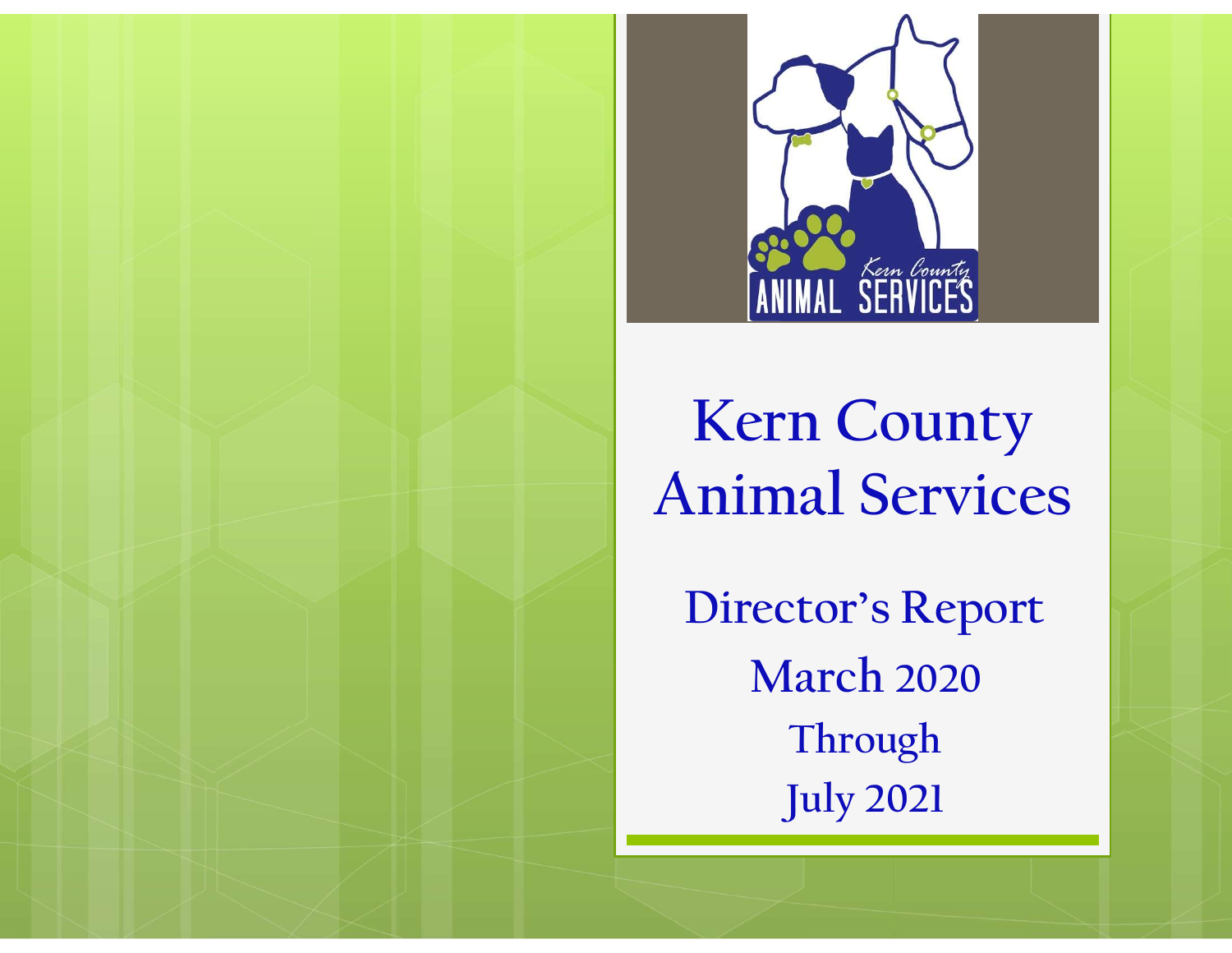## Program Highlights

#### Pet Food Assistance

 Since mid-August of 2020, Animal Services has offered a pet food donation program to the community that is available every Wednesday and Sunday between the hours of 8am and 12 noon. Program Highlights<br>
Dover 5,000 lbs of dog and cat food has been given out to keep pets with their families.<br>
Neuter than also seem given out to keep pets with their families.<br>
Neuter Animal Services partnered with the Sni

#### Spay/Neuter

**FOOSFAM FILISMILISMES**<br> **Food Assistance**<br> **o** Since mid-August of 2020, Animal Services has offered a per food donation program to the community that is available every Wednesday and Sunday between the hours of 8am and 1 and neuter services to County residents. 15 spay and neuter clinics were held and over 520 pets were spayed and neutered.

#### Homeless Shelter

 In 2013 KCAS implemented a Trap-Neuter-Return (TNR) program. Through December 2019, 9,625 cats have been altered through the TNR Program.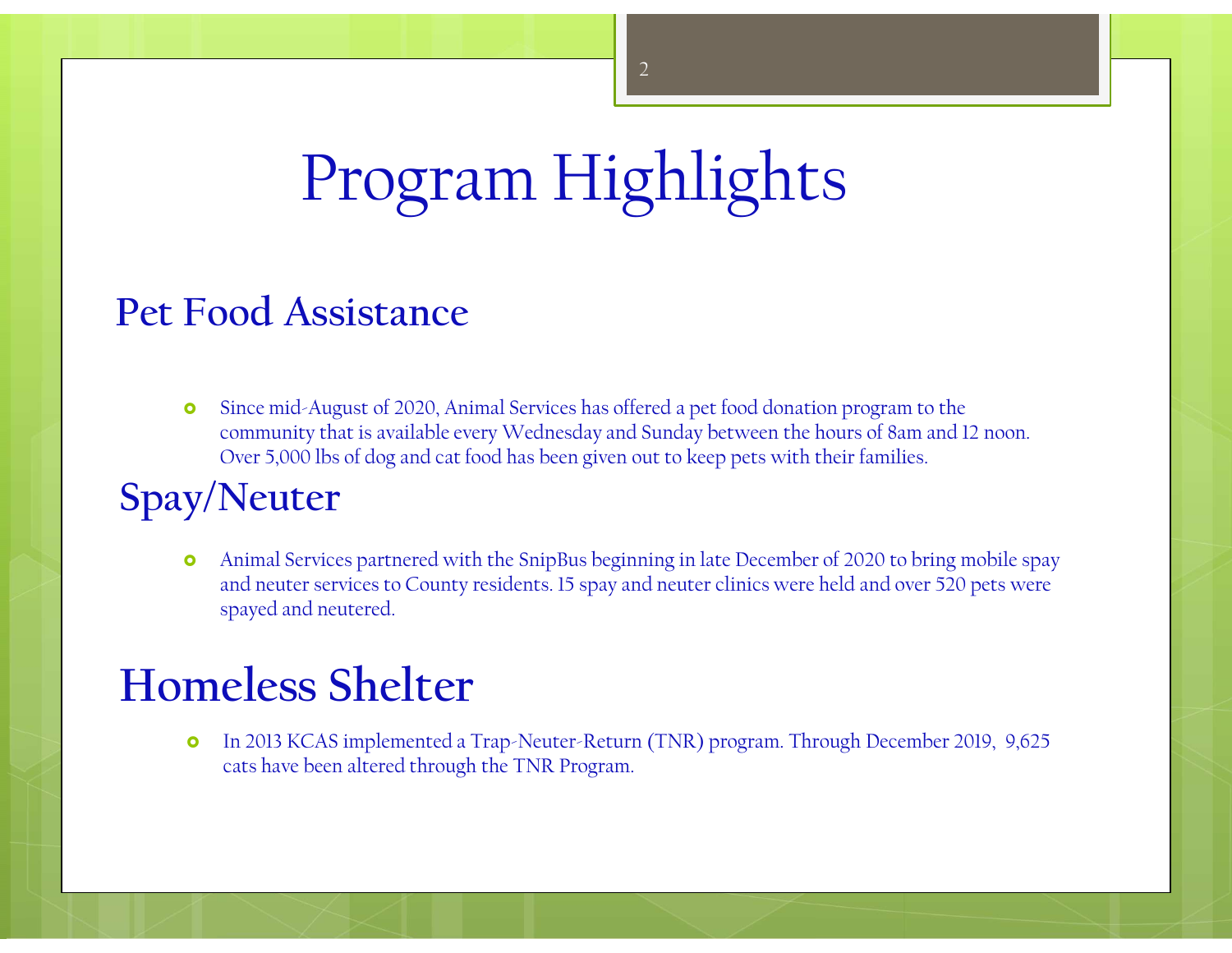# Program Highlights

#### Foster

**o** During the first 30 days of the pandemic, Animal Services sent over 225 animals into foster homes. This nearly emptied out all 3 County animal shelters, and allowed for staff to spend more time in quarantine.

#### TNR

 Since March of 2020, 3,191 cats have been spayed or neutered, and returned to field. (since the program was started back in 2013, over 13,000 cats have been fixed and released)

#### Homeless Shelter

**o** Beginning in November, Animal Services has been providing daily care to animals belonging to clients at the Low-Barrier Navigation Center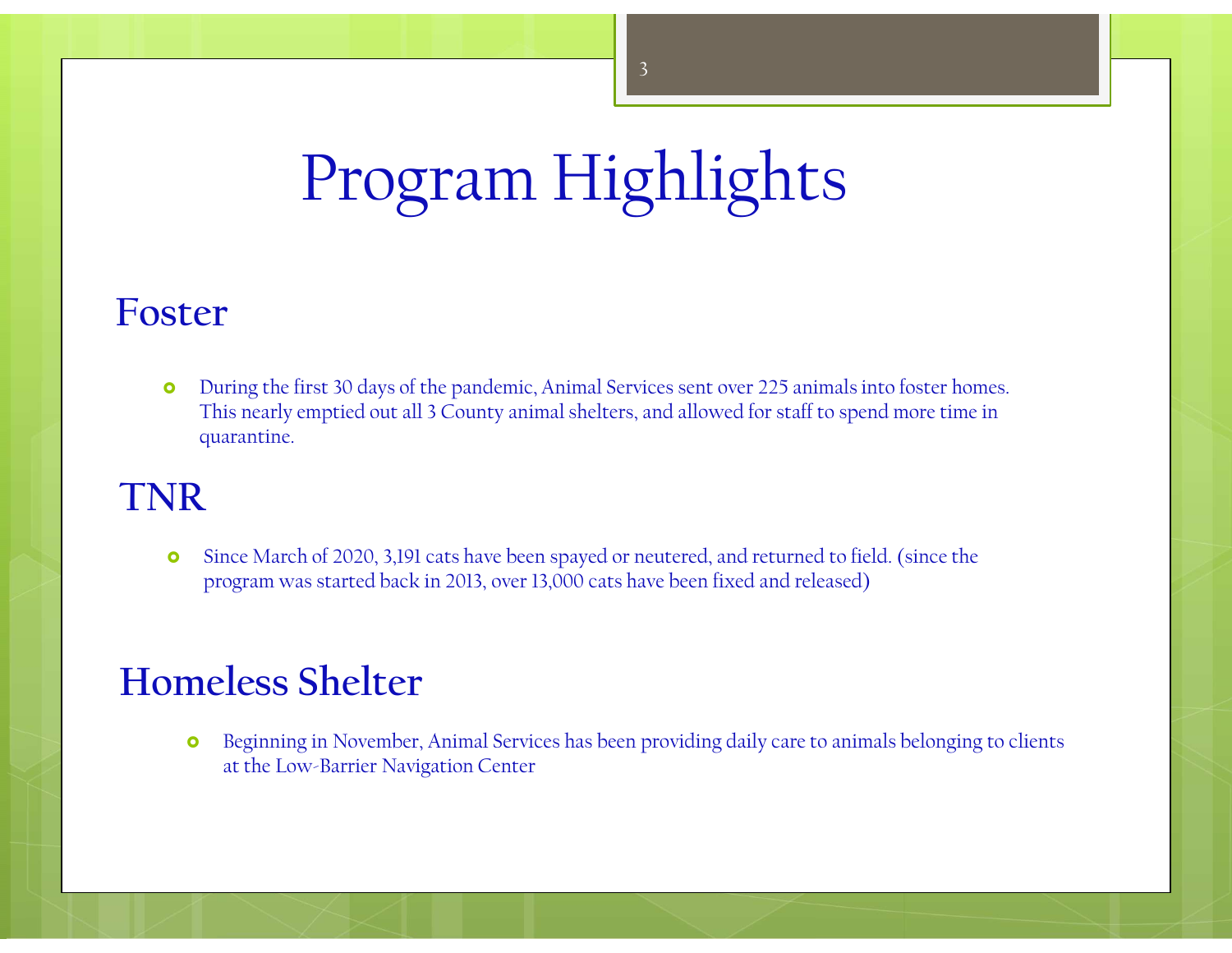#### Vaccination Clinics

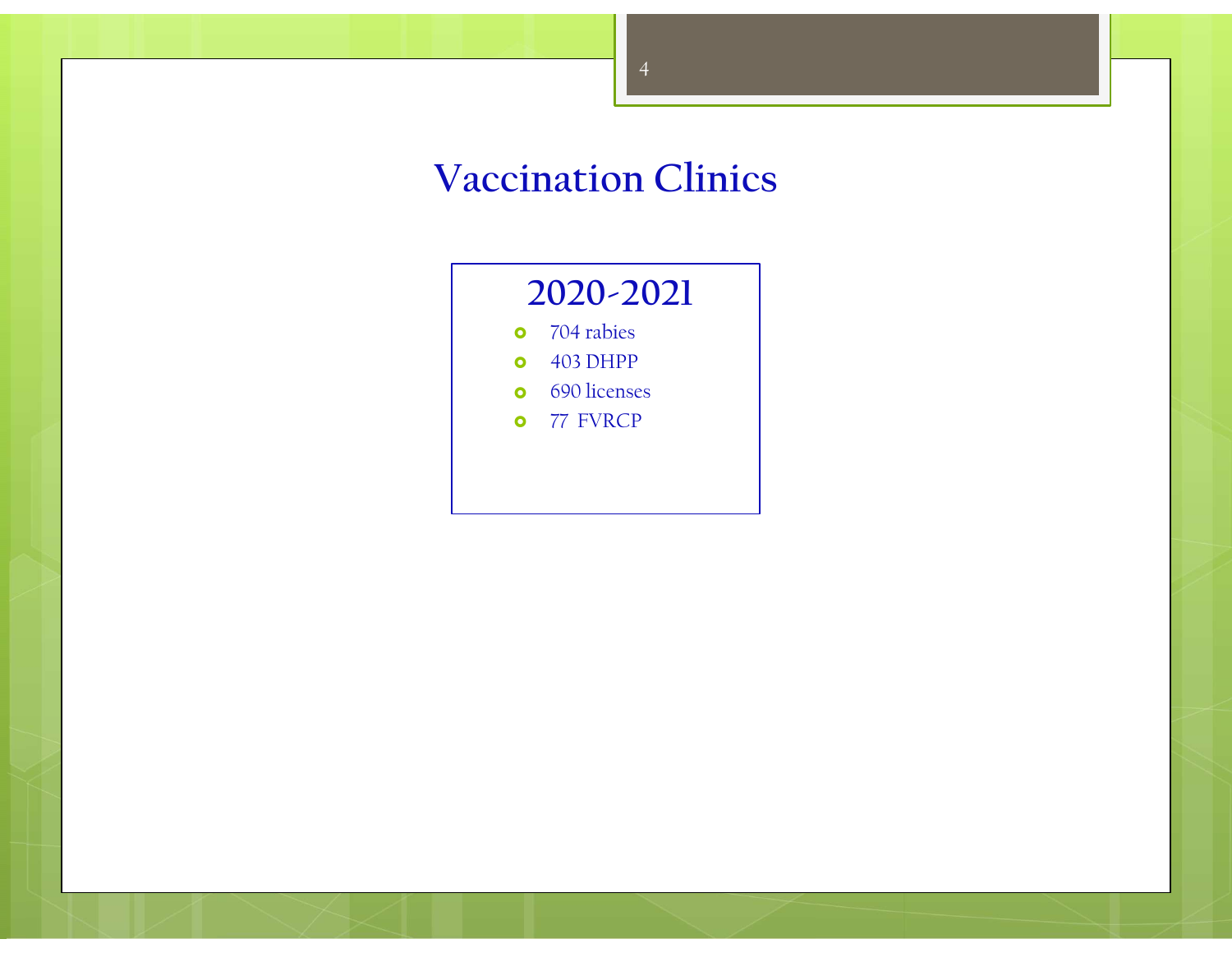### Adoptions

#### 2,750 animals been adopted since 3/1/2020.

#### Rescue

• 1,763 dogs and cats were saved by Rescue partners.